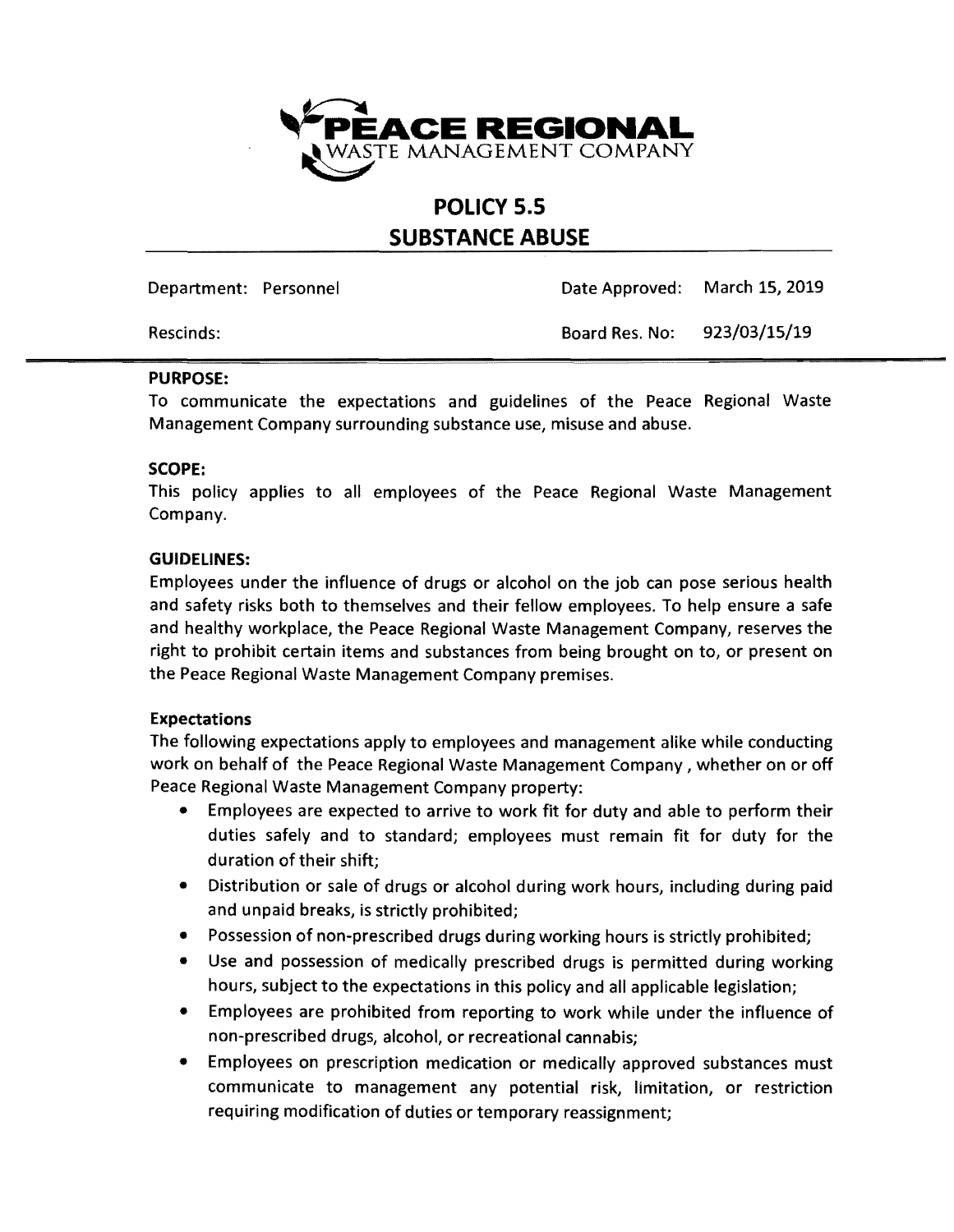- Where an employee uses medical cannabis, it is expected they provide a copy of their medical license to use cannabis to the Peace Regional Waste Management Company; and
- Employees are expected to abide by all governing legislation pertaining to the possession and use of cannabis.

## **Roles and Responsibilities**

The Peace Regional Waste Management Company will:

- Clearly communicate expectations surrounding alcohol, drug, and recreational cannabis use, misuse and abuse;
- Maintain a program of employee health and awareness;
- Provide a safe work environment; and
- Review and update this policy on a regular basis.

Management will:

- Identify any situations that may cause concern regarding an employee's ability to safely perform their job functions;
- Ensure that any employee who asks for help due to a drug or alcohol dependency is provided with the appropriate support (including accommodation) and is not disciplined for doing so; and
- Maintain confidentiality and employee privacy.

Employees must:

- Abide by the provisions of this policy and be aware of their responsibilities under it;
- Arrive to work fit for duty, and remain as such for the duration of shift;
- Perform work in a safe manner in accordance with the Peace Regional Waste Management Company established safe work practices;
- Avoid the consumption, possession, sale, or distribution of drugs or alcohol on Peace Regional Waste Management Company property and during working hours (even if off Peace Regional Waste Management Company property);
- When off duty, refuse a request to come into work if unfit for duty;
- Report limitations and required modifications as a result of prescription medication, which includes medically approved cannabis use;
- Report unfit co-workers to management;
- Seek advice and/or appropriate treatment, where required;
- Communicate dependency or emerging dependency;
- Follow the after-care program, where established; and
- Abide by all governing legislation pertaining to the possession and use of prescribed or illegal drugs or alcohol.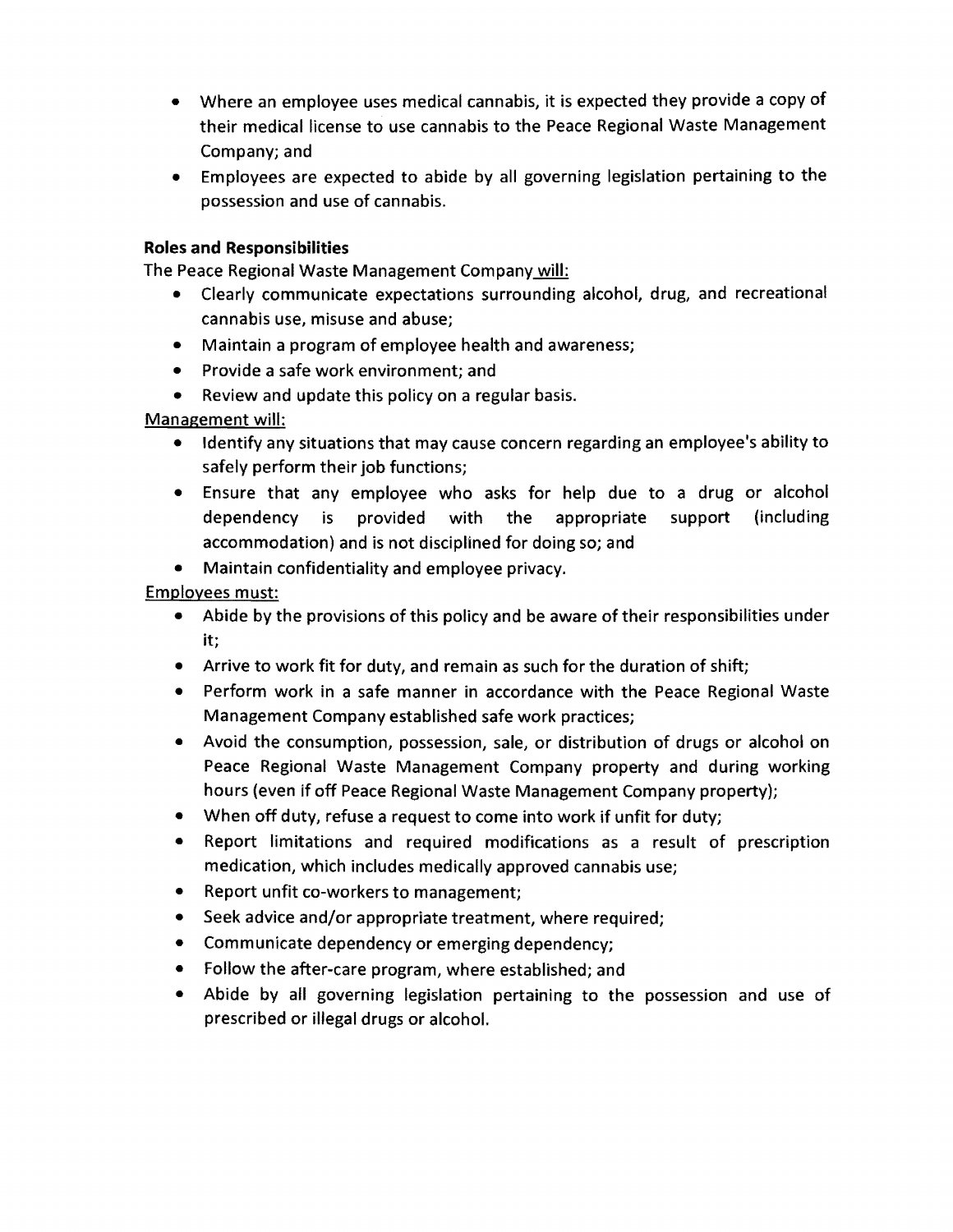# Suspicion of Impairment

The following procedure will be enacted if there is reasonable belief that an employee is impaired at work:

- 1. If possible, the employee's manager/supervisor will first seek another manager/supervisor's opinion to confirm the employee's status (assumed impairment).
- 2. Next, the manager/supervisor will consult privately with the employee to determine the cause of the observation, including whether substance abuse has occurred. Suspicions of an employee's ability to function safely may be based on specific personal observations. If the employee exhibits unusual behavior that may include, but not limited to, slurred speech, difficulty with balance, watery and/or red eyes, dilated pupils, and/or there is an odor of alcohol or cannabis, the employee should not be permitted to return to their assigned duties in order to ensure their safety and the safety of other employees or visitors to the workplace.
- 3. If an employee is considered impaired and deemed "unfit for work" testing will be arranged for. If the testing is to be done at a location other than the workplace, the employee will be advised that the Peace Regional Waste Management Company has arranged transportation to the place of testing. An impaired employee will not be allowed to drive. The employee should be advised if they choose to refuse the Peace Regional Waste Management Company organized transportation and make the decision to drive their personal vehicle, the Peace Regional Waste Management Company is obligated to and will contact the police to make them aware of the situation.
- 4. A meeting will be scheduled to review the incident and determine a course of action which may include a monitored referral program as part of a treatment plan.

# Substance Dependency

The Peace Regional Waste Management Company understands that certain individuals may develop a chemical dependency to certain substances, which may be defined as a disease or disability. Employees are not excused from their duties as a result of their dependencies. The Peace Regional Waste Management Company promotes early diagnosis, therefore, any employee who suspects that he/she might have an emerging drug or alcohol problem is expected to seek appropriate treatment promptly.

# Voluntary Identification

Employees are encouraged to communicate if they have a dependency or have had a dependency so that their rights are protected and they can be accommodated appropriately. Employees will not be disciplined for requesting help or due to current or past involvement in a rehabilitation effort.

All medical information shall be kept confidential by the Peace Regional Waste Management Company, unless otherwise authorized by law.